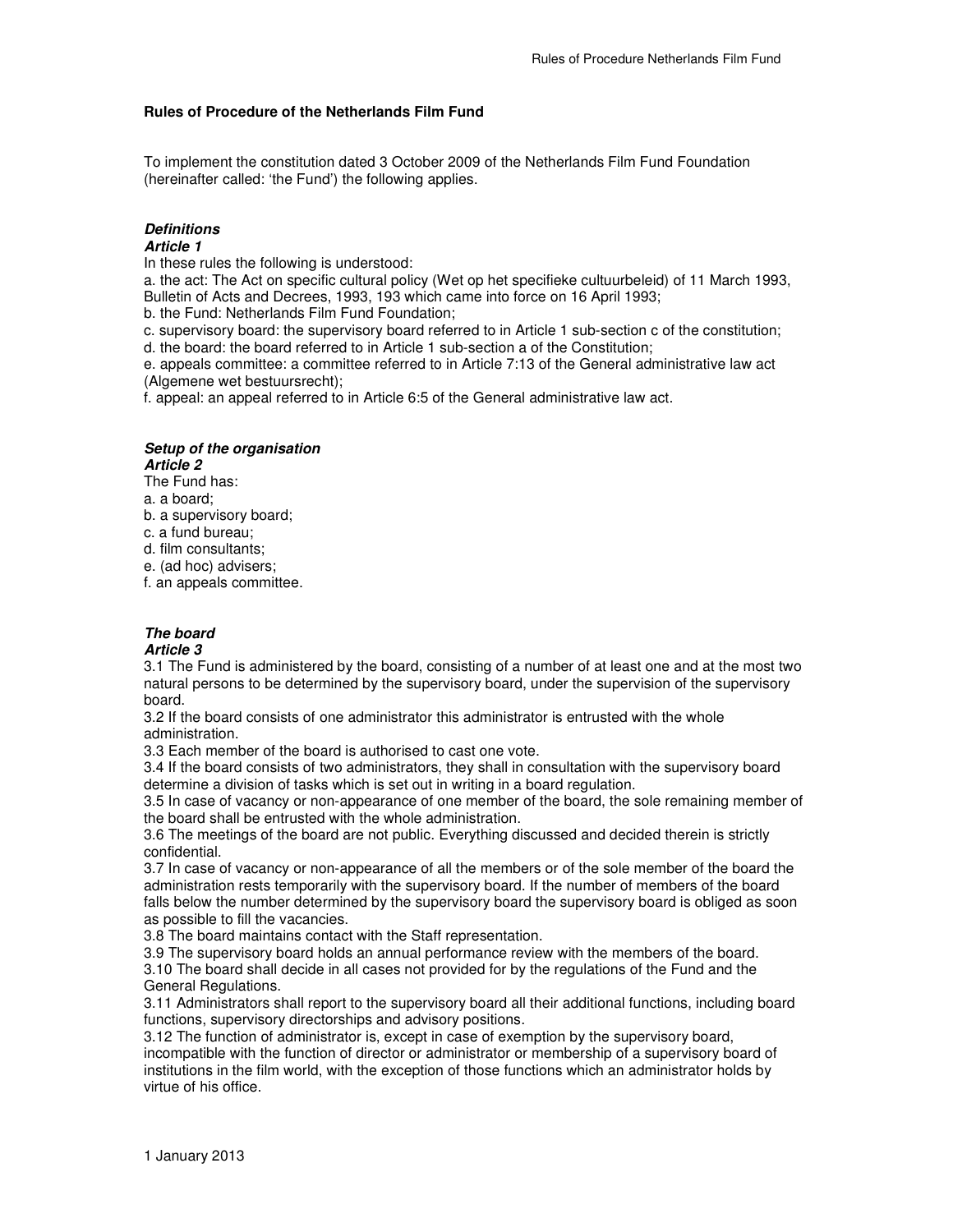# **Supervisory board**

**Article 4** 

4.1 The supervisory board shall arrange for an annual (self) evaluation of its own performance, both among its members and with respect to the board.

4.2 The meetings of the supervisory board are not public. Everything discussed and decided therein is strictly confidential.

4.3 Each member of the supervisory board has one vote.

4.4 The members of the supervisory board endeavour as far as possible to take decisions unanimously.

4.5 If unanimity does not appear feasible and the law, the constitution of the foundation or these Rules do not specify a greater majority, decisions of the supervisory board are taken by a majority of the votes cast. In case of equality of votes the decision-making process is suspended, unless in the view of the chairman this is not in the interests of the organisation. In that case the chairman has the casting vote. The supervisory board may only take decisions if a majority of the members of the supervisory board in office are present or represented. In urgent cases the chairman or his deputy may take decisions outside the meeting on behalf of the supervisory board. These decisions are later affirmed in the meeting.

4.6 Members of the supervisory board receive for each meeting a fee determined by the board, with the approval of the supervisory board, and a reimbursement of their travelling and accommodation expenses.

4.7 Members of the supervisory board report their functions and additional functions to the supervisory board and the board.

4.8 Members of the supervisory board may not, except in case of exemption by the Minister, be director or administrator or be a member of a supervisory body of an institution with the same or a similar aim as the foundation.

### **Fund bureau**

#### **Article 5**

5.1 The Fund bureau consists of heads of subsidy programmes, employees of the subsidy bureau and other employees of the Fund.

5.2 Heads are appointed by the board for a certain period as a point of contact for the field within their specific subsidy programme.

5.3 Heads have ample practical experience in the Dutch film sector, have wide knowledge of national and international developments within their specific area of interest and supervise policy.

5.4 Heads in any case have the function:

- in their specific area of interest of maintaining contact with the field and with collaboration partners;

- of managing and implementing the regulations as well as controlling the process of granting subsidy relating to their specific subsidy programme;

- of providing an analysis of subsidy applications in which the application is checked against the subsidy regulations and policy frameworks of the Fund;

- of managing the subsidy relations;

- of advising the board within their specific area of interest and on the overall policy of the Fund. 5.5 The subsidy bureau consisting of project supporters, production managers and a subsidy bureau coordinator supports the heads and film consultants in handling applications submitted and advises the board on the production, financial and business quality of applications.

5.6 The other employees of the Fund support and advise the board in the management.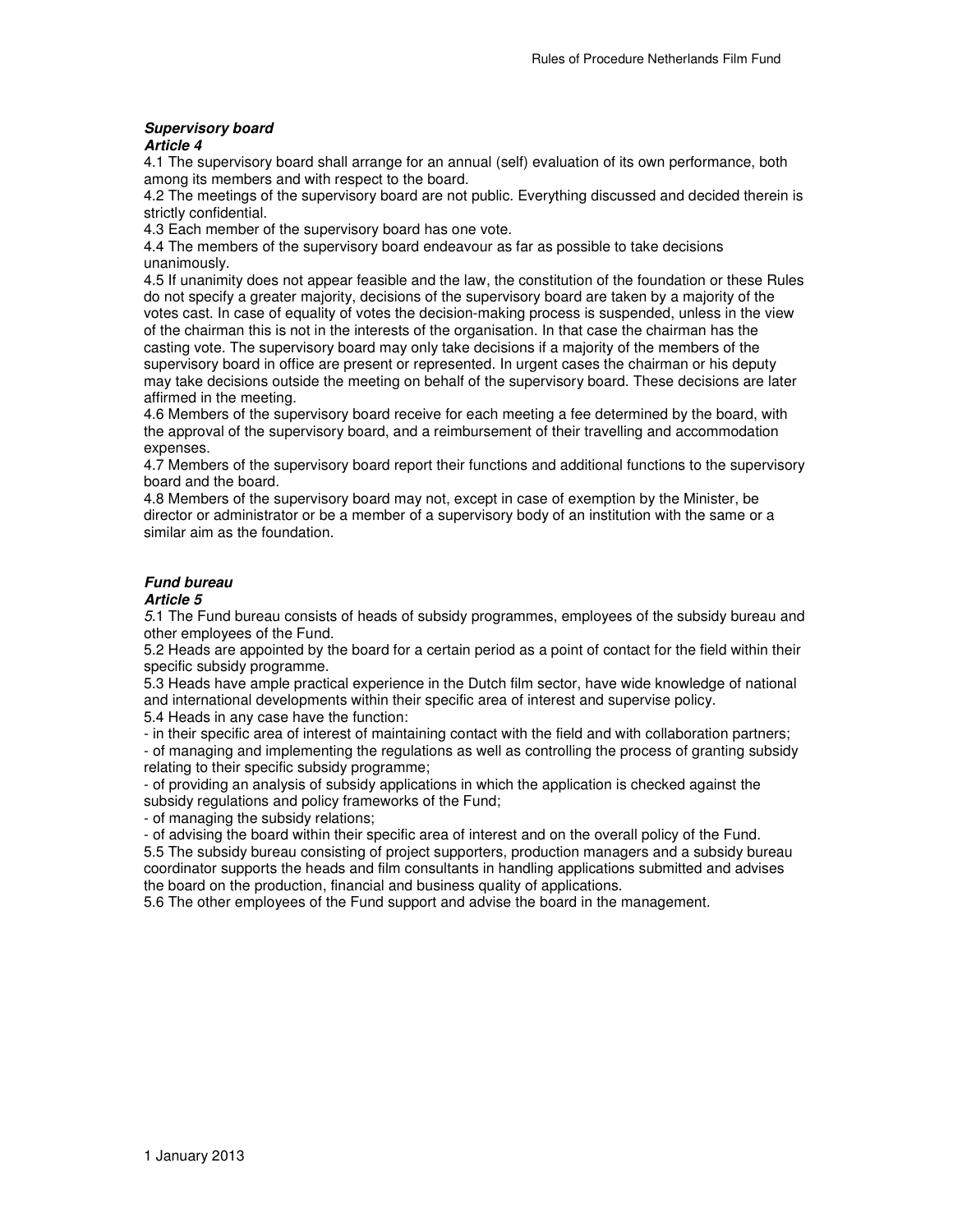## **Film consultants**

### **Article 6**

6.1 Film consultants are appointed by the board as adviser within a certain subsidy programme for a maximum period of three years, with the option of a limited extension.

6.2 Film consultants have a wide knowledge of and ample practical experience in the Dutch film sector and have a good understanding of developments in the national and international film field.

6.3 Film consultants in any case have the task:

- of providing the board with an opinion on subsidy applications in which the application is checked against the subsidy regulations and the policy framework of the Fund;

- of maintaining contact with the applicants
- of monitoring the progress of selected film plans;
- of advising on policy developments within the specific area of interest.

6.4 The board may lay down further rules relating to the task and procedure of film consultants.

### **Ad hoc advisers**

### **Article 7**

7.1 The board may on the basis of their specific knowledge and experience appoint ad hoc advisers. 7.2 Ad hoc advisers have the task of issuing an opinion on the subsidy applications submitted to them taking into account the subsidy regulations and policy frameworks of the Fund.

7.3 Ad hoc advisers are appointed for one year and may then be reappointed for one year up to a maximum of four years.

7.4 a. The board may dismiss an ad hoc adviser from his function early.

- b. Ad hoc advisers receive a fee to be determined by the board and travel expenses.
- c. On appointment ad hoc advisers report their functions and additional functions to the Fund.
- d. The Fund reports the functions of advisers on the website.

## **Integrity**

#### **Article 8**

8.1 Employees of the Fund shall not perform additional functions that conflict with the interests of the Fund.

8.2 The employee who wants to perform additional functions, other than as part of his work, shall discuss this plan within the Fund, after which written consent must be given by the board.

8.3 Employees shall refrain from receiving gifts, payments or commissions of a value of more than € 25 from persons with whom they come into contact within their function.

8.4 The employee shall be obliged both during and after termination of the employment contract with respect to parties other than employees, board members and supervisory directors of the employer to confidentiality regarding all business matters that have come to his knowledge.

8.5 The board shall ensure that employees can without danger to their legal position report (alleged) irregularities of a general, operational and financial nature.

8.6 The board shall ensure that with regard to quality assurance provisions are taken which give persons and institutions that come into contact with the Fund the opportunity to make suggestions to improve methods and procedures. This is reported on in the annual report.

8.7 If when assessing film plans questions arise in which an employee or an ad hoc adviser has or may have a direct or indirect own interest, he shall notify the board of this immediately. The employee or ad hoc adviser in question shall refrain from preparing and producing an opinion.

8.8 Employees shall be obliged not to communicate to third parties about the content of the discussion about subsidy applications submitted, the (results of the) handling of the applications and the contents of the opinions. Everything discussed and decided within them is strictly confidential and may only be brought to the knowledge of third parties by decision of the board.